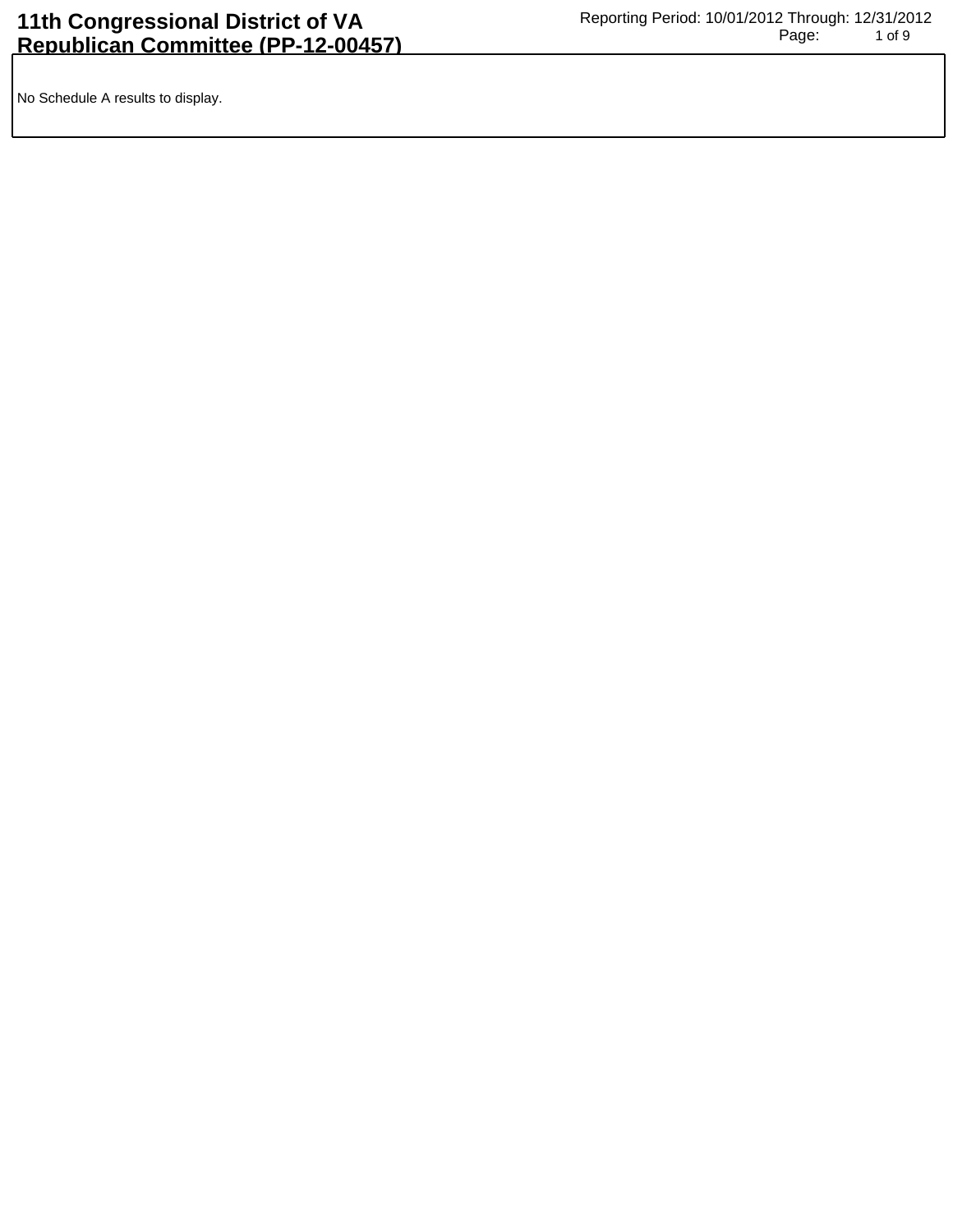No Schedule B results to display.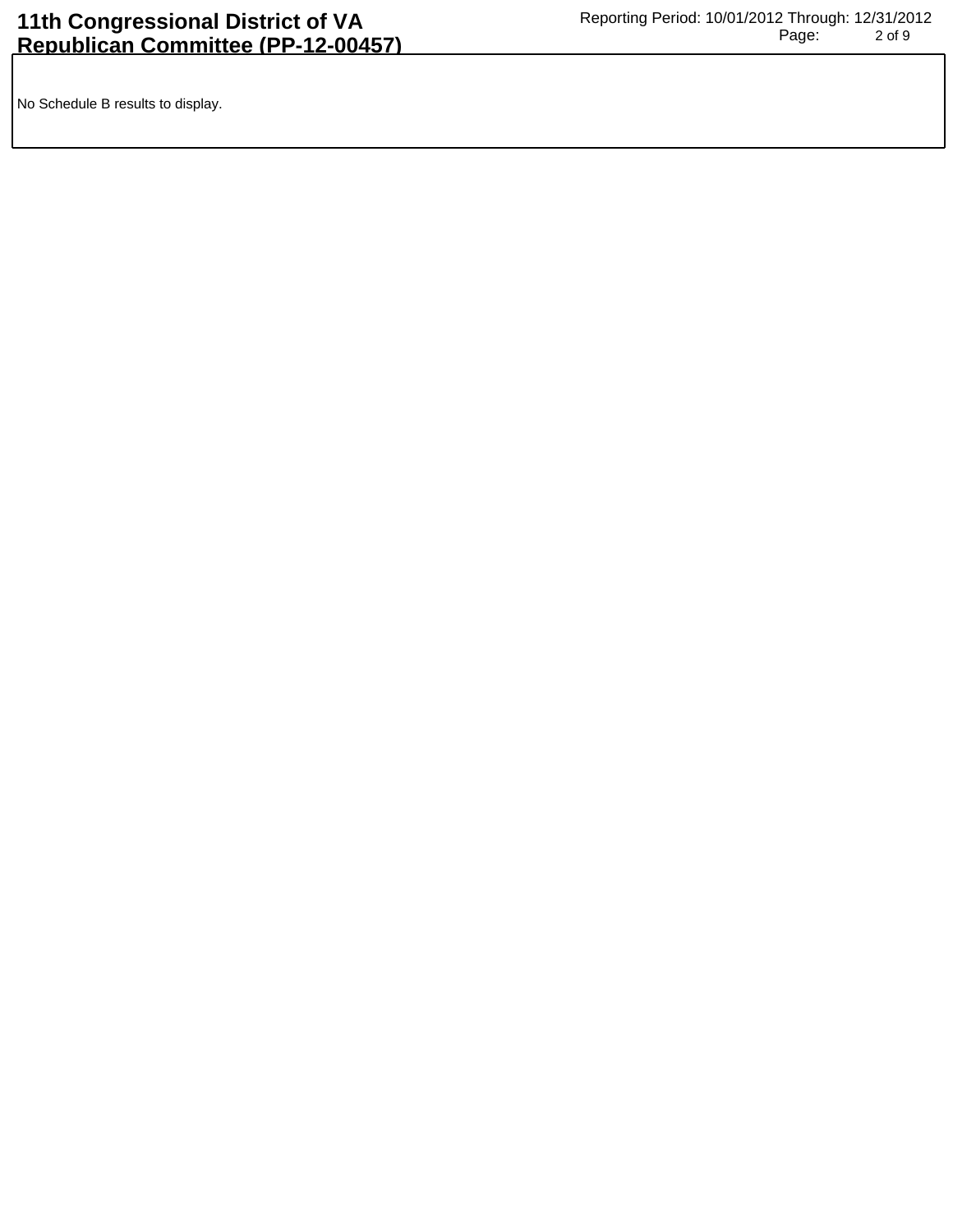No Schedule C results to display.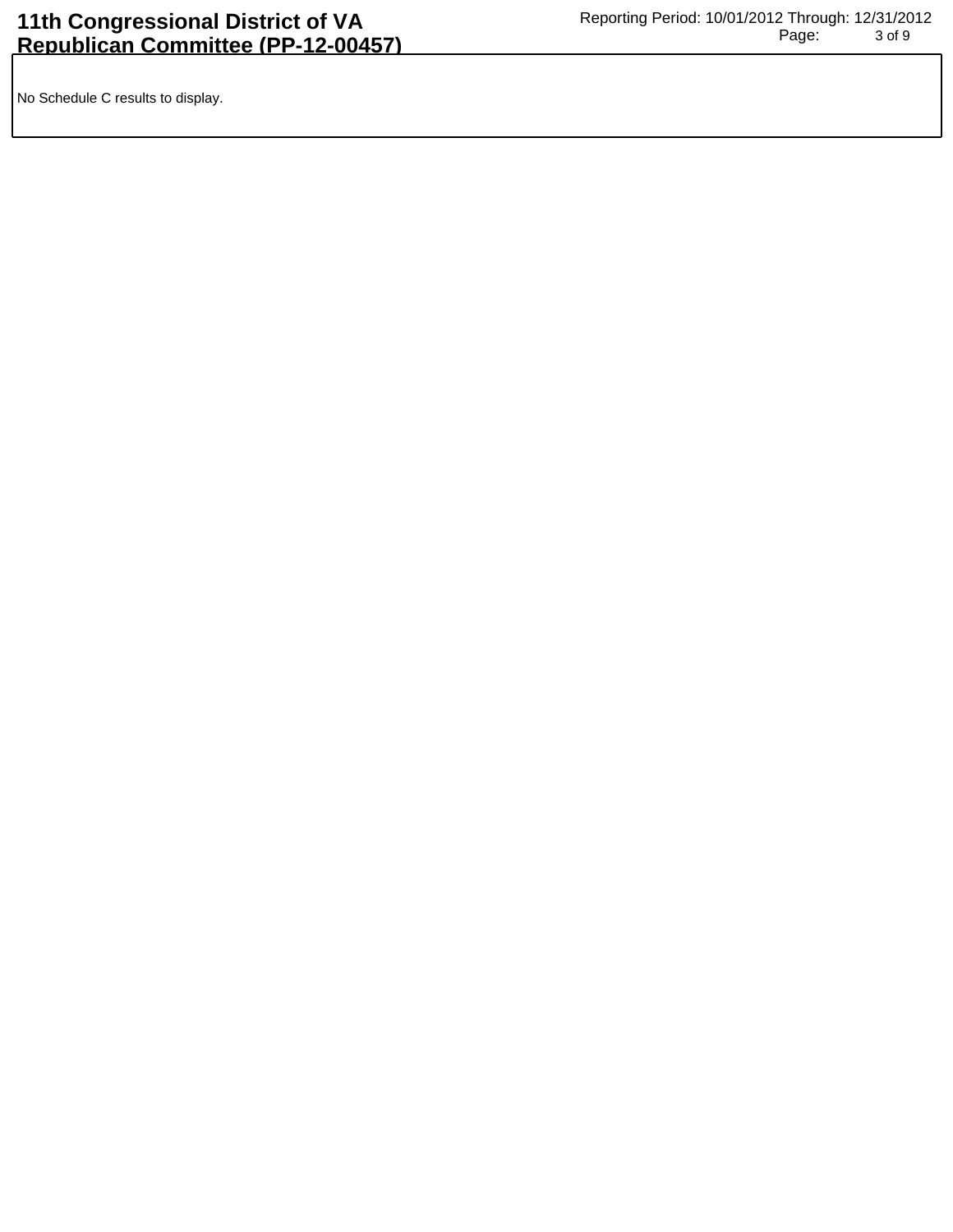## **11th Congressional District of VA Republican Committee (PP-12-00457)**

| <u>Republicali Colliniitee (FF-12-00437)</u>                   |                                       |                                                 |                        |                |
|----------------------------------------------------------------|---------------------------------------|-------------------------------------------------|------------------------|----------------|
| Schedule D: Expenditures<br>Person or Company Paid and Address | Item or Service                       | Name of<br>Person<br>Authorizing<br>Expenditure | Date of<br>Expenditure | Amount<br>Paid |
| Damon, Keith<br>5121 Pheasant Ridge Road<br>Fairfax, VA 22030  | Reimbursement for Website development | Gore                                            | 10/01/2012             | \$141.78       |
| Executive Press, Inc.<br>10412 Main St<br>Fairfax, VA 22030    | 11th District Convention printing     | Gore                                            | 10/01/2012             | \$53.55        |
| Total This Period                                              |                                       |                                                 |                        | \$195.33       |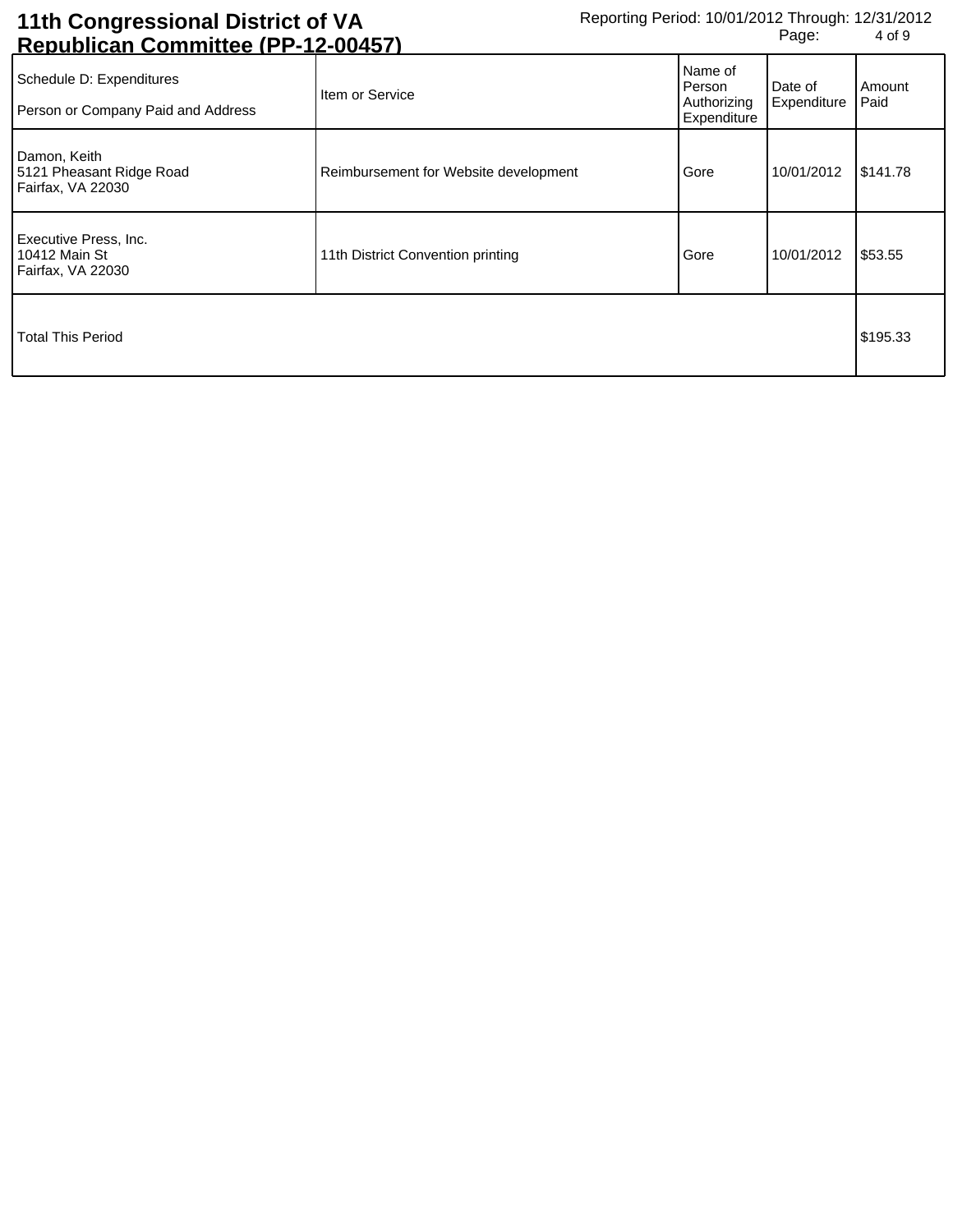| No Schedule E-1 results to display. |  |
|-------------------------------------|--|
|                                     |  |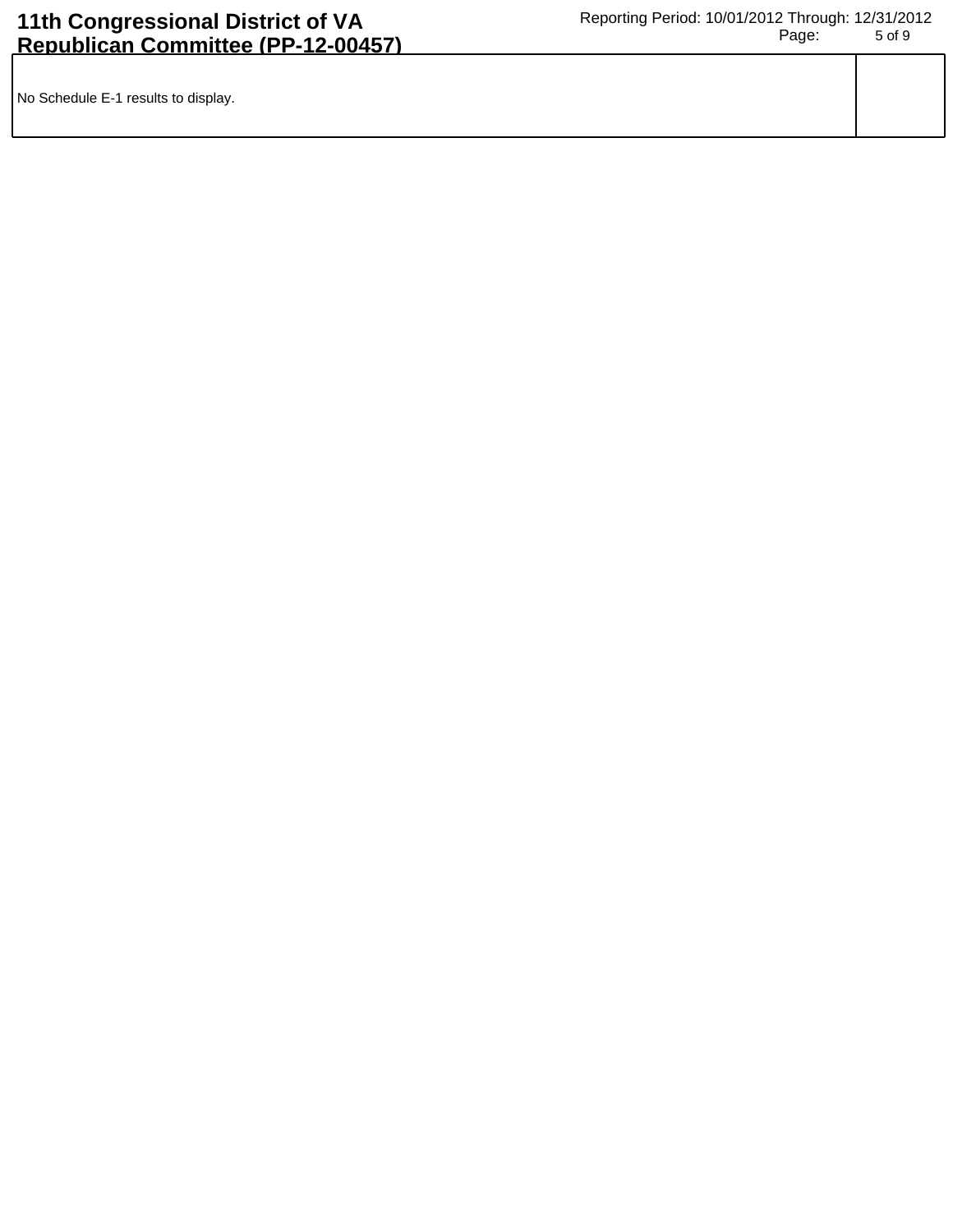| No Schedule E-2 results to display. |  |
|-------------------------------------|--|
|                                     |  |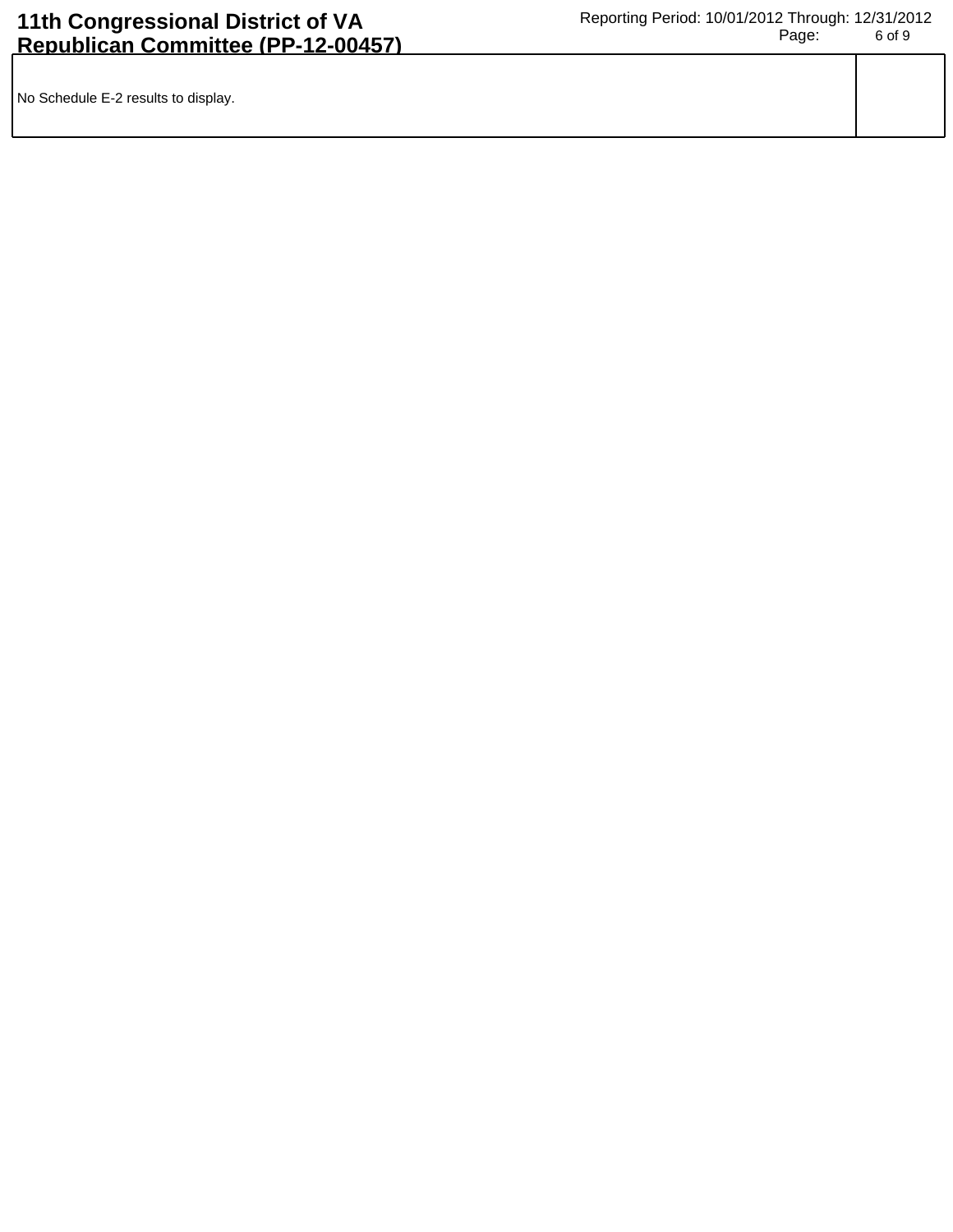| <u>INGNUNIIVAIT VUITIIIIIIUGU ILI TIZTUUTUI J</u>                                       |                                                                             |                       |                               |
|-----------------------------------------------------------------------------------------|-----------------------------------------------------------------------------|-----------------------|-------------------------------|
| Schedule F: Debts remaining Unpaid as of this<br>Report<br>Name and Address of Creditor | Pupose of Obligation                                                        | Date Debt<br>Incurred | Amount<br>Remaining<br>Unpaid |
| Executive Press, Inc.<br>10412 Main St<br>Fairfax, VA 22030                             | 850 copies of Convention Rules for district convention;<br>Invoice $#25604$ | 05/25/2012            | \$53.55                       |
| <b>Total This Period</b>                                                                |                                                                             |                       | \$53.55                       |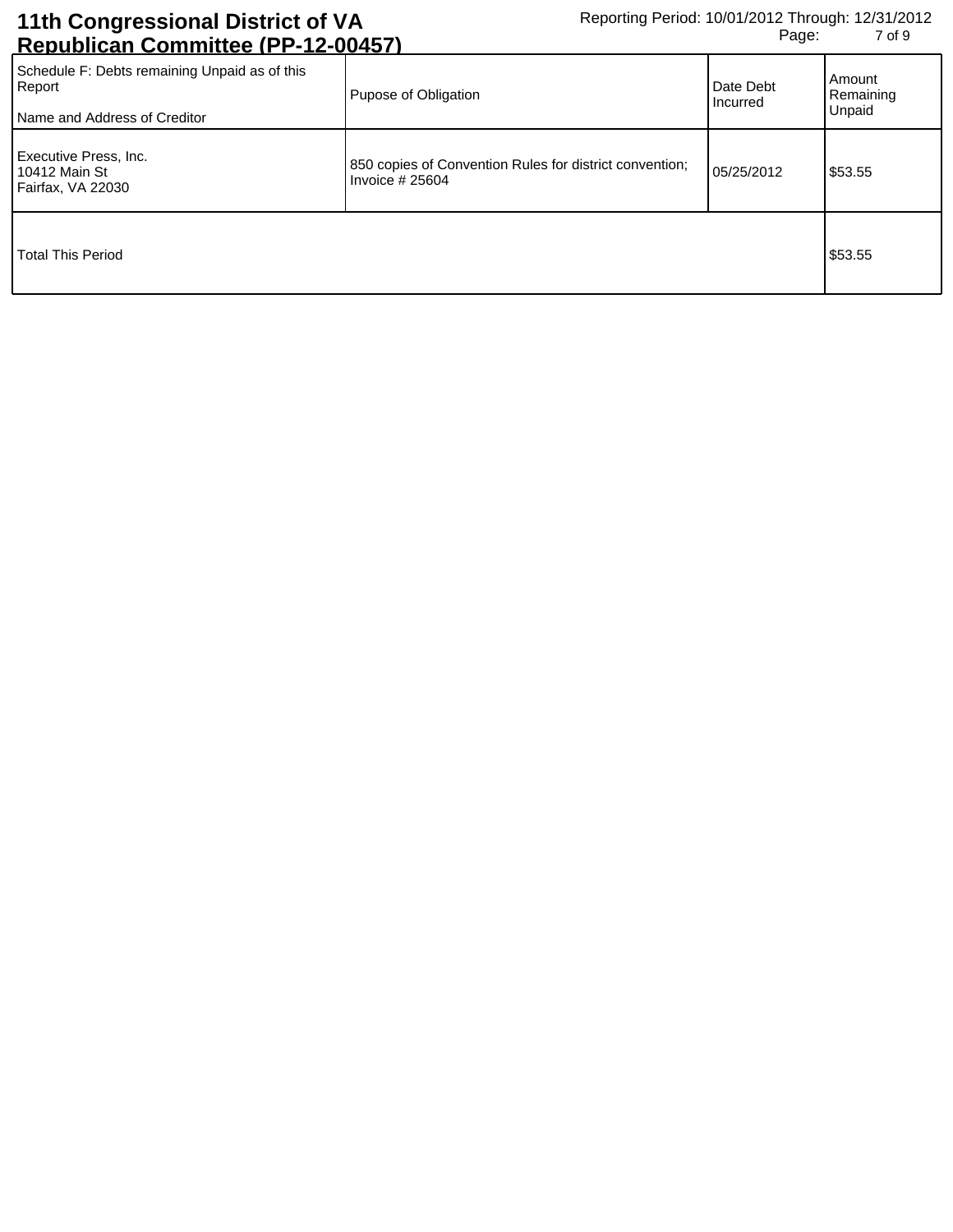## **11th Congressional District of VA Republican Committee (PP-12-00457)**

| <b>Schedule G: Statement of Funds</b>                          | Number of<br><b>Contributions</b> | Amount   |          |
|----------------------------------------------------------------|-----------------------------------|----------|----------|
| <b>Contributions Received This Period</b>                      |                                   |          |          |
| 1. Schedule A [Over \$100]                                     | 0                                 | \$0.00   |          |
| 2. Schedule B [Over \$100]                                     | 0                                 | \$0.00   |          |
| 3. Un-itemized Cash Contributions [\$100 or less]              | 0                                 | \$0.00   |          |
| 4. Un-itemized In-Kind Contributions [\$100 or less]           | 0                                 | \$0.00   |          |
| 5. Total                                                       | 0                                 |          | \$0.00   |
| <b>Bank Interest, Refunded Expenditures and Rebates</b>        |                                   |          |          |
| 6. Schedule C [also enter on Line 17b on Schedule H]           |                                   |          | \$0.00   |
| <b>Expenditures Made This Period</b>                           |                                   |          |          |
| 7. Schedule B [From line 2 Above]                              |                                   | \$0.00   |          |
| 8. Un-itemized In-Kind contributions [From line 4 Above]       |                                   | \$0.00   |          |
| 9. Schedule D [Expenditures]                                   |                                   | \$195.33 |          |
| 10. Total [add lines 7, 8 and 9]                               |                                   |          | \$195.33 |
| <b>Reconciliation of Loan Account</b>                          |                                   |          |          |
| 11. Beginning loan balance [from line 15 of last report]       |                                   | \$0.00   |          |
| 12. Loans received this period [from Schedule E-Part 1]        |                                   | \$0.00   |          |
| 13. Subtotal                                                   |                                   |          | \$0.00   |
| 14. Subtract: Loans repaid this period [from Schedule E-Part2] |                                   | \$0.00   |          |
| 15. Ending loan balance                                        |                                   |          | \$0.00   |